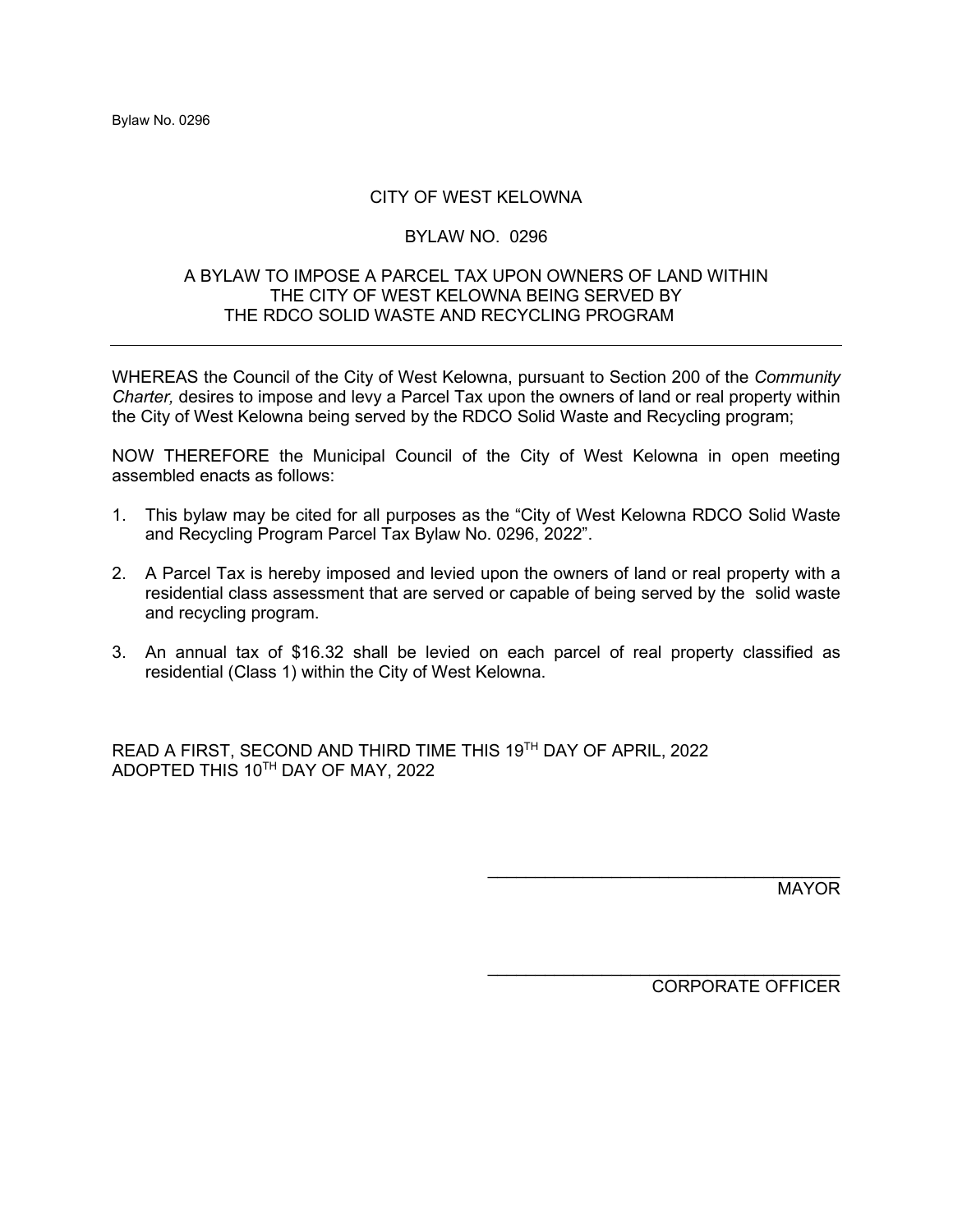## **APPENDIX H**

### **2022 YEAR OVER YEAR CHANGES**

| 030 - Regional Rescue Service                                                              | 231,381                         | 8.90%    |
|--------------------------------------------------------------------------------------------|---------------------------------|----------|
| * Additional Search and Rescue training                                                    |                                 |          |
| * Addition of increased admin support via a portion of a new Emergency Manager,            |                                 |          |
| Financial Analyst and Emergency Support Services support person.                           |                                 |          |
| <b>Solid Waste Management</b>                                                              | \$'s                            | %        |
|                                                                                            | 51,751                          | 3.96%    |
| 092 - Westside Waste Disposal                                                              |                                 |          |
| * Block wall assessment and earthworks - repairing retaining walls within transfer station |                                 |          |
| 094 - Waste Reduction                                                                      | 329,247                         | 18.02%   |
| * Increased wages and benefits associated with two new waste ambassadors                   |                                 |          |
| * Increase to communication education program associated with RecycleCoach app and         |                                 |          |
| single use plastic                                                                         |                                 |          |
| * Increase for feasibilty and prepilot analysis for curbside organics                      |                                 |          |
| * Increase to garbage cart purchase offset by partner revenue                              |                                 |          |
| * Okanagan reuses - return of event post COVID                                             |                                 |          |
|                                                                                            | (93, 156)                       | (14.37%) |
| 095 - Solid Waste Collection                                                               |                                 |          |
| * Reduced budgeted transfer to Operating Reserve as reserve has reached optimal level      |                                 |          |
| <b>COMMUNITY SERVICES</b>                                                                  |                                 |          |
| <b>Inspection Services</b>                                                                 | $\mathsf{S}^{\prime}\mathsf{s}$ | %        |
| 044 - Building Inspection                                                                  | 79,773                          | 16.75%   |
| * Contracted services for Step Code implementation                                         |                                 |          |
| * Increased wages and benefits including a portion of a new Planning & Development         |                                 |          |
| Services Manager (partially funded by UBCM grant for two years)                            |                                 |          |
| <b>Planning Services</b>                                                                   | S's                             | %        |
|                                                                                            | 302.934                         | 36.14%   |
| 110 - Regional Planning                                                                    |                                 |          |
| * Development Approvals Strategy fully funded by \$163K UBCM grant                         |                                 |          |
| * Increased wages and benefits related to portions of Planning and Development             |                                 |          |
| Manager and Development Services Clerk as well as decreased surplus revenue.               |                                 |          |
| * Regional Agricultural Strategy                                                           |                                 |          |
| 111 - Electoral Area Planning                                                              | 17,942                          | 3.55%    |
| * Increased costs for contracted services for planning consultant                          |                                 |          |